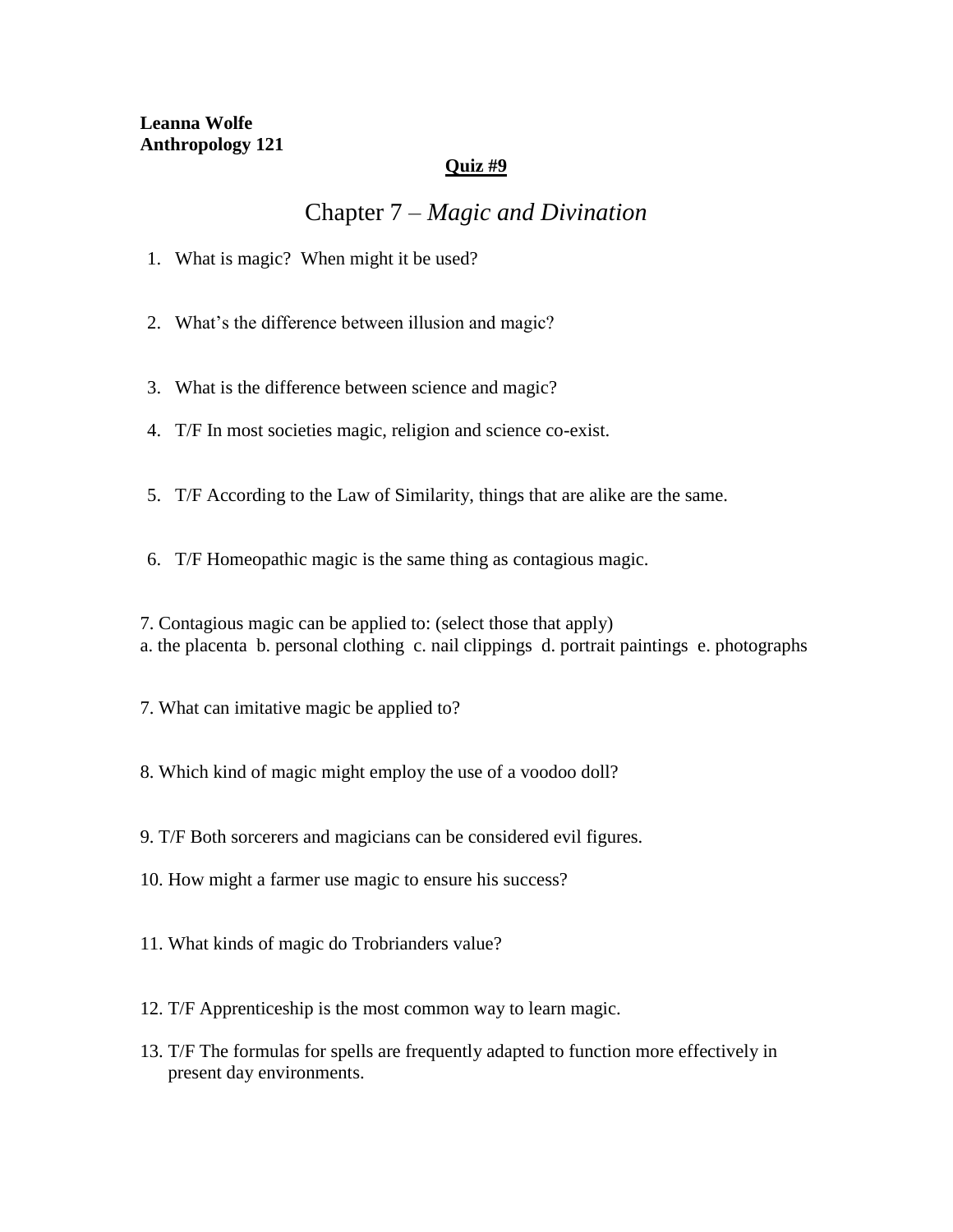- 14. What causes bad luck? Good luck? What evidence do we have to verify this?
- 15. T/F Magic often is performed to bring on events that will appear naturally.
- 16. When performing a ritual does not bring about desired ends, who/what might be faulted?
- 17. T/F We're more likely to remember failures than successes.
- 18. How do the Australian Aborigines of Arnhem Land rely on magical beliefs regarding death that prove to be true?
- 19. What is the difference between fortuitous and deliberate divination techniques?
- 20. Where did astrology originate?
- a. Greece b. Rome c. Egypt d. Babylonia
- 21. Why do you think astrology is so popular in the U.S.?

## *Baseball Magic*

1. Trobrianders practice magic when: (select those that apply) a. gardening b. fishing inside of lagoons c. canoeing in unfamiliar waters d. constructing canoes e. making baskets and pots

2. Malinowski contends that preliterate peoples use magic to: (select those that apply) a. reduce anxiety b. provide a feeling of control c. increase their knowledge of the world d. to ensure safety and success.

- 3. How and why are baseball players like Trobriand fishermen?
- 4. According to Gmelch baseball players do not use magic when:
- a. hitting b. fielding c. pitching d. running
- 5. What are some examples of ritual actions that baseball players engage in?
- 6. What are some examples of baseball taboos? How do they come about?